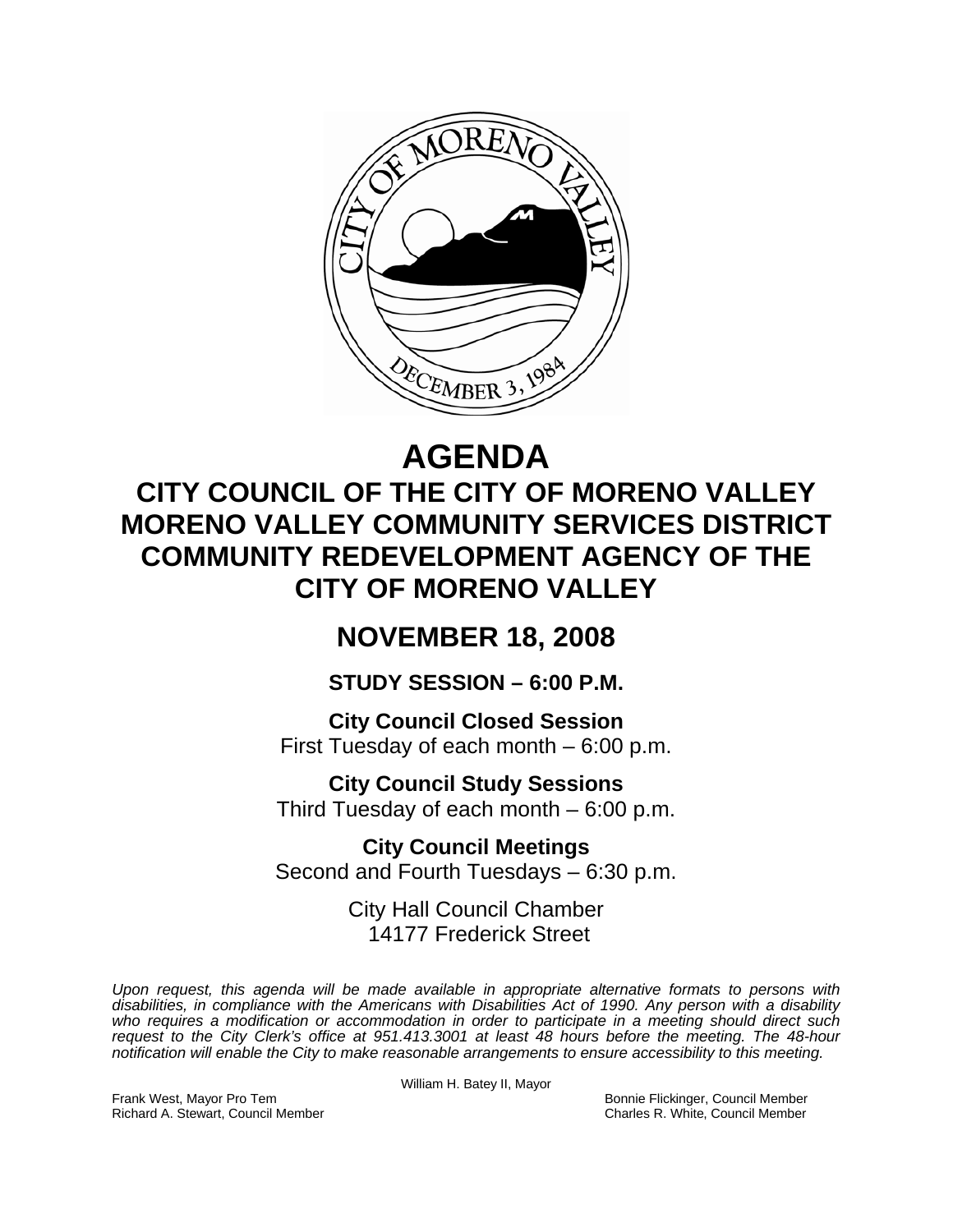#### **AGENDA MORENO VALLEY CITY COUNCIL MORENO VALLEY COMMUNITY SERVICES DISTRICT COMMUNITY REDEVELOPMENT AGENCY OF THE CITY OF MORENO VALLEY STUDY SESSION - 6:00 P.M. NOVEMBER 18, 2008**

- **CALL TO ORDER**
- **PLEDGE OF ALLEGIANCE**
- **INVOCATION**
- **ROLL CALL**
- **INTRODUCTIONS**

### • **PUBLIC COMMENTS ON MATTERS UNDER THE JURISDICTION OF THE CITY COUNCIL**

There is a three-minute time limit per person. Please complete and submit a BLUE speaker slip to the City Clerk. All remarks and questions shall be addressed to the presiding officer or to the City Council and not to any individual Council Member, staff member or other person.

- 1. Presentation by March Healthcare Development of the March LifeCare Campus Proposed Project Generally Located at the Northeast Corner of the MJPA Property **(Stewart/White/15 Min.)**
- 2. First Quarter Budget Review **(FASD/30 Min.)**
- 3. Review of Park Naming Policy **(Parks/15 Min.)**
- 4. Proposed Exchange of Parcels to Benefit College **(Batey/Flickinger/15 Min.)**
- 5. City Council Requests and Communications

(Times shown are only estimates for staff presentation. Items may be deferred by Council if time does not permit full review.)

 $\triangleleft$  Oral Presentation only – No written material provided